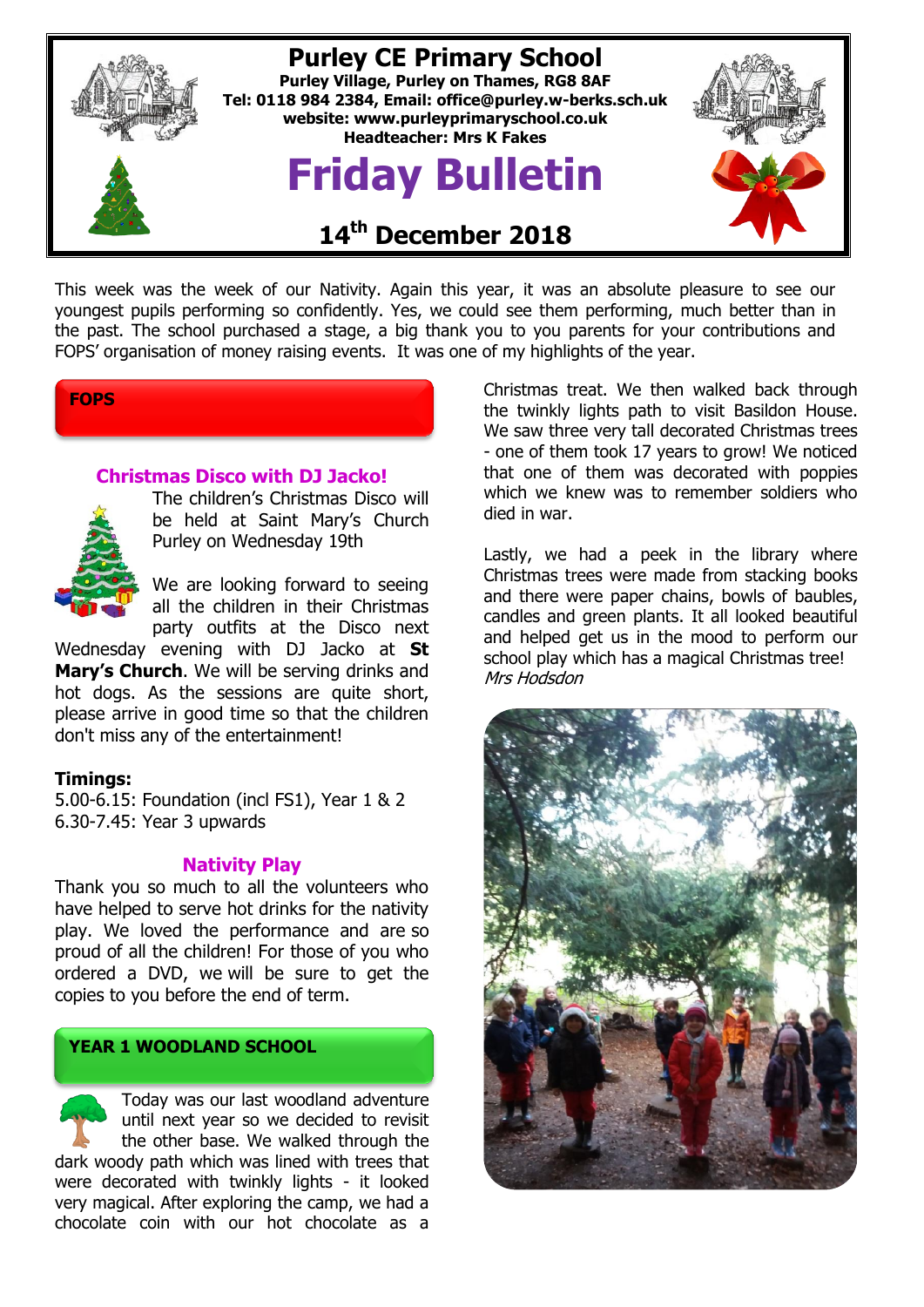#### **FESTIVE NON-UNIFORM DAY**



On Tuesday 18<sup>th</sup> December which is the day of our Christmas lunch, we will have a **Christmas themed non-uniform day**. You don't need to buy a new jumper, you can simply decorate one with

tinsel etc. In return, we would ask for a donation of at least £1 towards Save the Children Charity and the Children's Society.

#### **CHOIR NEWS**

Last week the choir sang at St Mary's church at the "Singing for the brain" Christmas lunch. They sang like angels and behaved beautifully, interacting well with their audience. I was very proud of them.

Next Monday (17th Dec) you are invited to a mini concert at 3:15 and the session will finish at 3:30. Choir practices will restart on January 14th.

# **END OF TERM**

Reminder – the children will finish school at **1.15 pm** on Thursday 20<sup>th</sup> December. They will have lunch as usual at school on that day.

# **CHRISTINGLE SERVICE**



The children will take part in a Christingle Service on Thursday 20th December at St Mary's. **This service is for pupils only**.

Could you please ensure that your child has a coat and that all long hair is tied back.

# **WBC ADMISSIONS CONSULTATION**

West Berkshire Council is seeking your views on proposed changes to admission arrangements for West Berkshire schools for 2020/21.

If you would like to take part in this consultation, please use the link below:

[www.westberks.gov.uk/admissions20](http://www.westberks.gov.uk/admissions20)

### **SANTA RUN**

On Sunday a number of pupils and their families took part in the annual Santa Run. Apart from a brief shower, the runners enjoyed a pleasant run in the sunshine through Reading. Everyone had a great time dressed as Santas and elves. Well done to all the children and adults who took part in the 1K and 5K events.



#### **HEDGEHOG CLASS**



This week the children have been finding out what happens to our letters when they are posted. They enjoyed walking to the shop to buy stamps and posting their lovingly

made Christmas cards – they hope you enjoy receiving them! The children were very excited and nervous to perform the Christmas play to the school and families, and they felt justifiably proud of their dancing and singing. They have been sharing many different Christmas themed stories and discussing how they are similar or different, whilst in maths the children have been finding ways of making 7. Mrs Burton

# **BADGER CLASS**



Having worked so hard learning lines and dance routines, Badger class put on a fantastic show for their parents telling the Christmas

story. They were confident and a joy to watch. Well done to all of them and thank you parents for your support providing such lovely costumes.

In class, they have been busy writing letters to a snowman, making Christmas cards and doing Christmas mosaic additions.

In science, they worked with their learning partner to explore different fabrics and find which one was the stretchiest to make Santa's toy sack. Mrs Lyn-Jones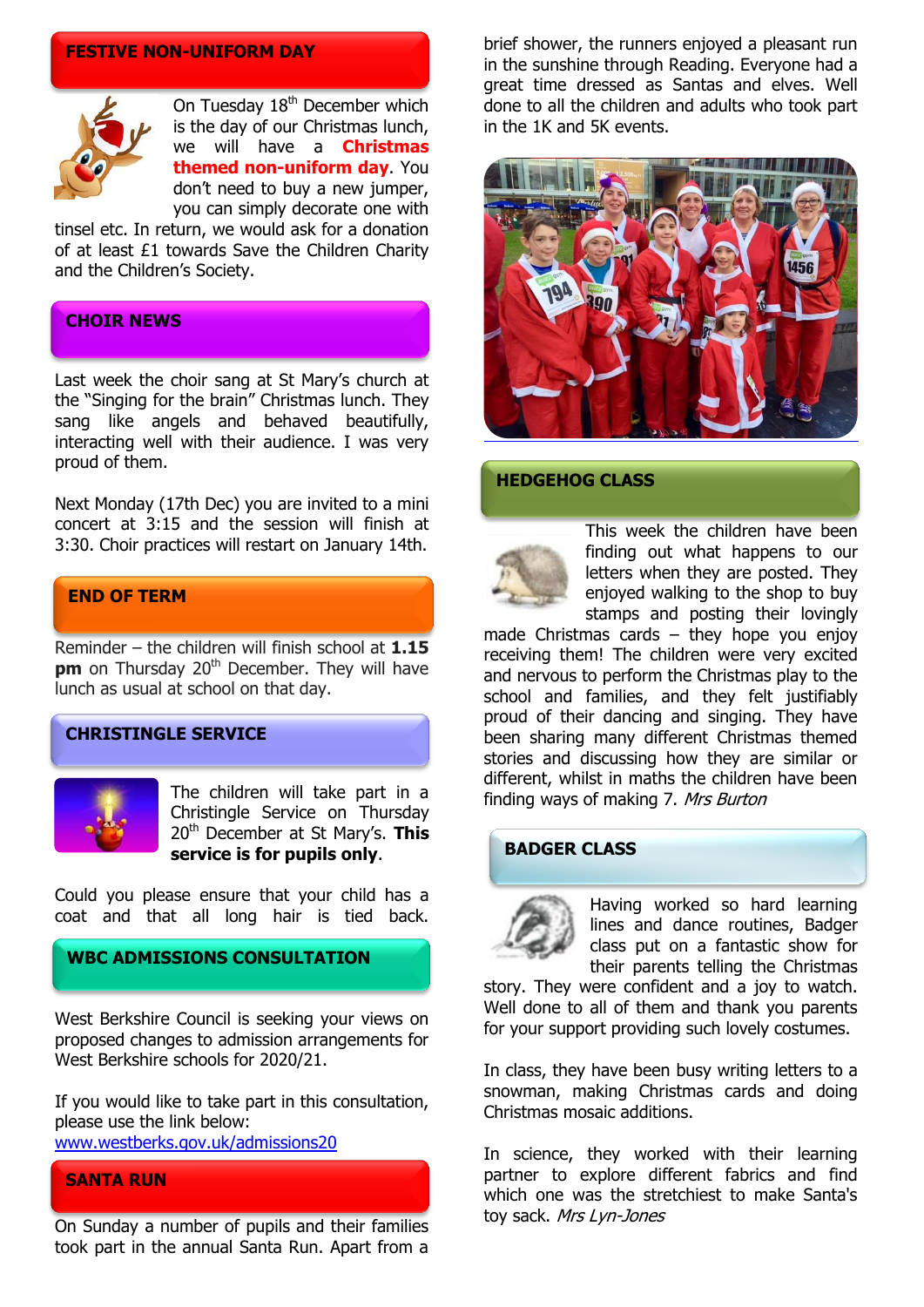# **OWL CLASS**



This week in Owl class the children have been enthusiastically bringing together the wealth of knowledge they have gained from

our topic work this term. The children have started to make factual books about mountains and volcanoes and we have been investigating the volcanic 'Ring of Fire' around the Pacific Ocean using Google Earth. Can you name the tectonic plates within the Ring of Fire? Ask your child how many they can remember!

On Tuesday we were very excited to watch the KS1 pupils perform their Nativity production. We thoroughly enjoyed the performance and were impressed by their confidence on stage.

We have enjoyed sharing and celebrating together the amazing home learning projects. Owl class is now full of erupting volcanoes and Christmas decorations! Well done to all the children who have worked so hard on their projects. Mrs Whyte

# **WOODPECKER CLASS**



Monday afternoon was very aromatic as Mrs Jones gave our students the task of creating a plastic material to explore an irreversible reaction. The waft of

warm milk, mixed with white vinegar was quite heady. The plastics produced are drying out nicely on the shelf.

In Maths this week, year 5 have been revising the range of different methods that can be used to add and subtract efficiently and how to choose the best one for a particular calculation. They have started to apply these to word problems.

The mathematical focus for year 6 has been working with fractions - and in particular, how to multiply fractions and whole numbers.

We have started to read Wonder by RJ Palacio in English and have explored different parts of speech used in the opening paragraphs. We are encouraging children not to watch the film - after completing the book, we will have an opportunity to watch it in class and compare aspects of the book with the film.

We have learned about Mayan handicrafts and have created our own mini tapestries on simple card looms. Mrs Archer

### **STARS OF THE WEEK**



#### **Hedgehog Class**

**Star of the week:** Cora for choosing to build words in Independent Learning **Friendship Star:** Casey for playing nicely in the sand with the younger children **Paragon:** Phoebe Tovey

#### **Badger Class**

**Star of the week:** Daniel for working hard on his phonics **Friendship Star:** Layla for being a kind member of the class **Paragon:** Ayman **Woodland Star**: Ella for excellent attitude and behaviour

#### **Owl Class**

**Stars of the week:** Sergio for his thoughtful contribution to discussions in all lessons and his detailed work in his mountains fact book. **Friendship Stars:** Jamie for supporting a friend with reading and solving word problems in maths.

**Paragon:** Ben S

#### **Woodpecker Class**

**Star of the week:** Anya for outstanding maths and great use of scientific vocabulary **Friendship Star:** Lola G for supporting other children's learning **Paragon:** Cypher